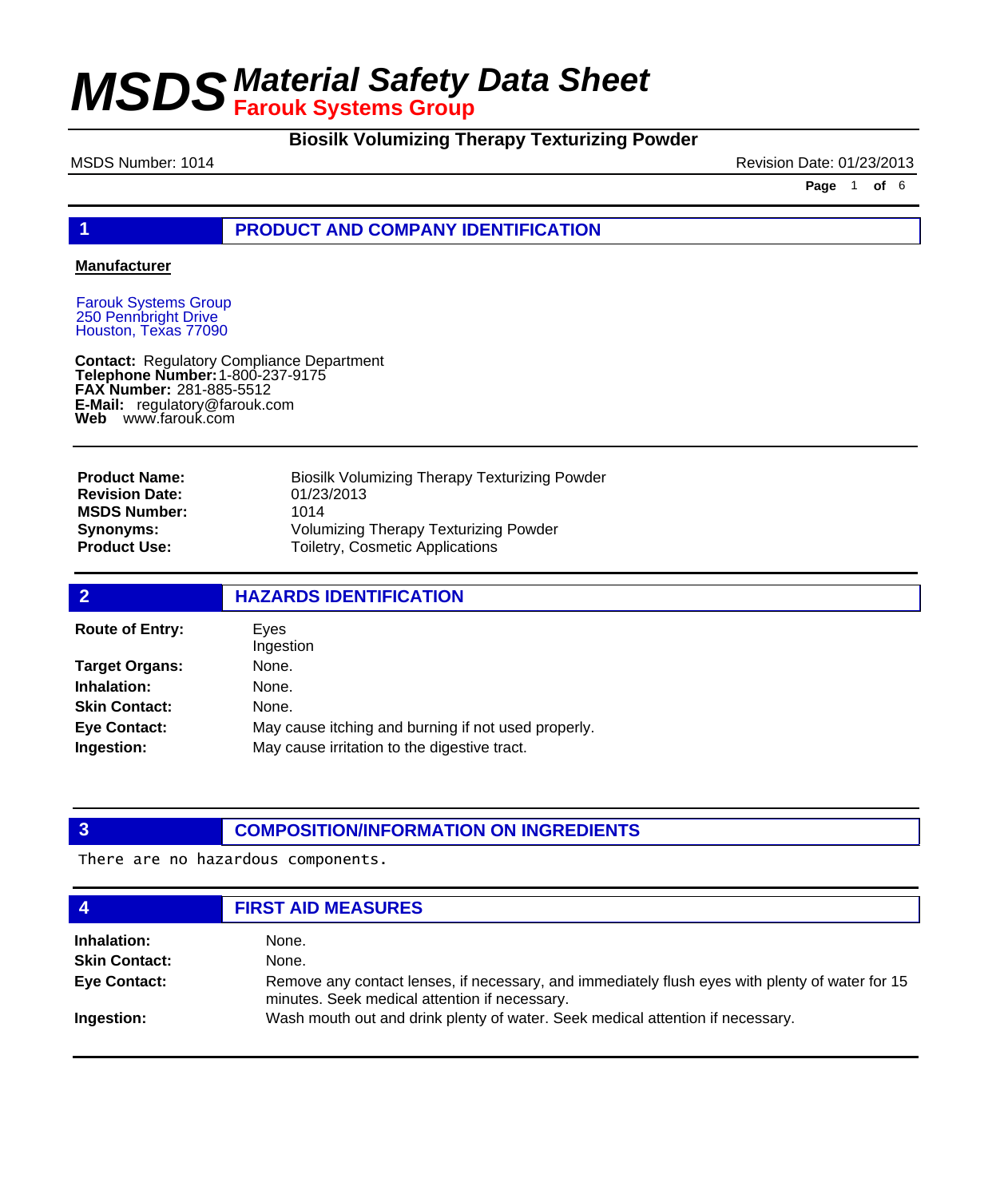## **Biosilk Volumizing Therapy Texturizing Powder**

MSDS Number: 1014 **Revision Date: 01/23/2013** 

**Page** 2 **of** 6

### **5 FIRE FIGHTING MEASURES**

FLASHPOINT AND METHOD: Not applicable FLAMMABLE LIQUIDS: None. AUTO IGNITION TEMP: None FLAMMABLE CLASS: None. BURNING RATE OF SOLID:

Not available

GENERAL HAZARDS: Evacuate personnel downwind of fire to avoid inhalation of fumes and smoke. EXTINGUISHING METHODS: Chemical type foam, CO2(Carbon Dioxide), Dry Chemical, Water Fog

HAZARDOUS COMBUSTION PRODUCTS: None.

FIRE FIGHTING PROCEDURES: This product is not flammable.However, hazardous decomposition and combustion products may be formed in a fire situation. Cool exposed containers with water spray to prevent overheating.

FIRE FIGHTING EQUIPMENT: Respiratory and eye protection are required for fire fighting personnel. Full protective equipment (Bunker Gear) and self contained breathing apparatus (SCBA) should be used for all indoor fires and significant outdoor fires. For small outdoor fires, which may be easily extinguished with a portable fire extinguisher, use of a SCBA may not be needed.

## **6 ACCIDENTAL RELEASE MEASURES**

SMALL SPILL: When a spill occurs, use absorbent material on the substance. Dispose of the material according to all local, state and federal regulations. Always use an absorbent material when cleaning up a spill.

ENVIRONMENTAL PRECAUTIONS: Avoid run-off or release into sewers, stormdrains and waterways.

GENERAL PRECAUTIONS: Remove containers away from flammable materials.

### **7 HANDLING AND STORAGE**

Use appropriate personal protective equipment as specified in Section 8. Handle in a manner consistent with good household/personal techniques and practices. **Handling Precautions:** Keep containers/bottles securely sealed when not in use. Store in cool/dry conditions that do not exceed room temperature. Try to store product in temperatures between 40°F to  $90^\circ$  F. **Storage Requirements:**

| 8                                 | <b>EXPOSURE CONTROLS/PERSONAL PROTECTION</b>                                                                                                                                                                                                                                                                                |
|-----------------------------------|-----------------------------------------------------------------------------------------------------------------------------------------------------------------------------------------------------------------------------------------------------------------------------------------------------------------------------|
| <b>Engineering Controls:</b>      | These recommendations provide general guideance for handling this product safely.<br>Because specific use conditions may vary, safety procedures should be developed for<br>each specific application of this product. When developing procedures, always<br>consider potential waste, disposal and personal safety issues. |
| <b>Protective Equipment:</b>      | EYES AND FACE: For reasonable foreseeable uses of this product, eye and face<br>protection is not required.<br>SKIN: For reasonable foreseeable uses of this product, skin protection is not required.                                                                                                                      |
|                                   | RESPIRATORY: For reasonable foreseeable uses of this product, respiratory<br>protection is not required.                                                                                                                                                                                                                    |
| <b>Exposure Guidelines/Other:</b> | EXPOSURE GUIDELINES: Overexposure is unlikely. Since all<br>parameters cannot be foreseen, the use of engineering controls<br>to reduce exposure may be necessary.                                                                                                                                                          |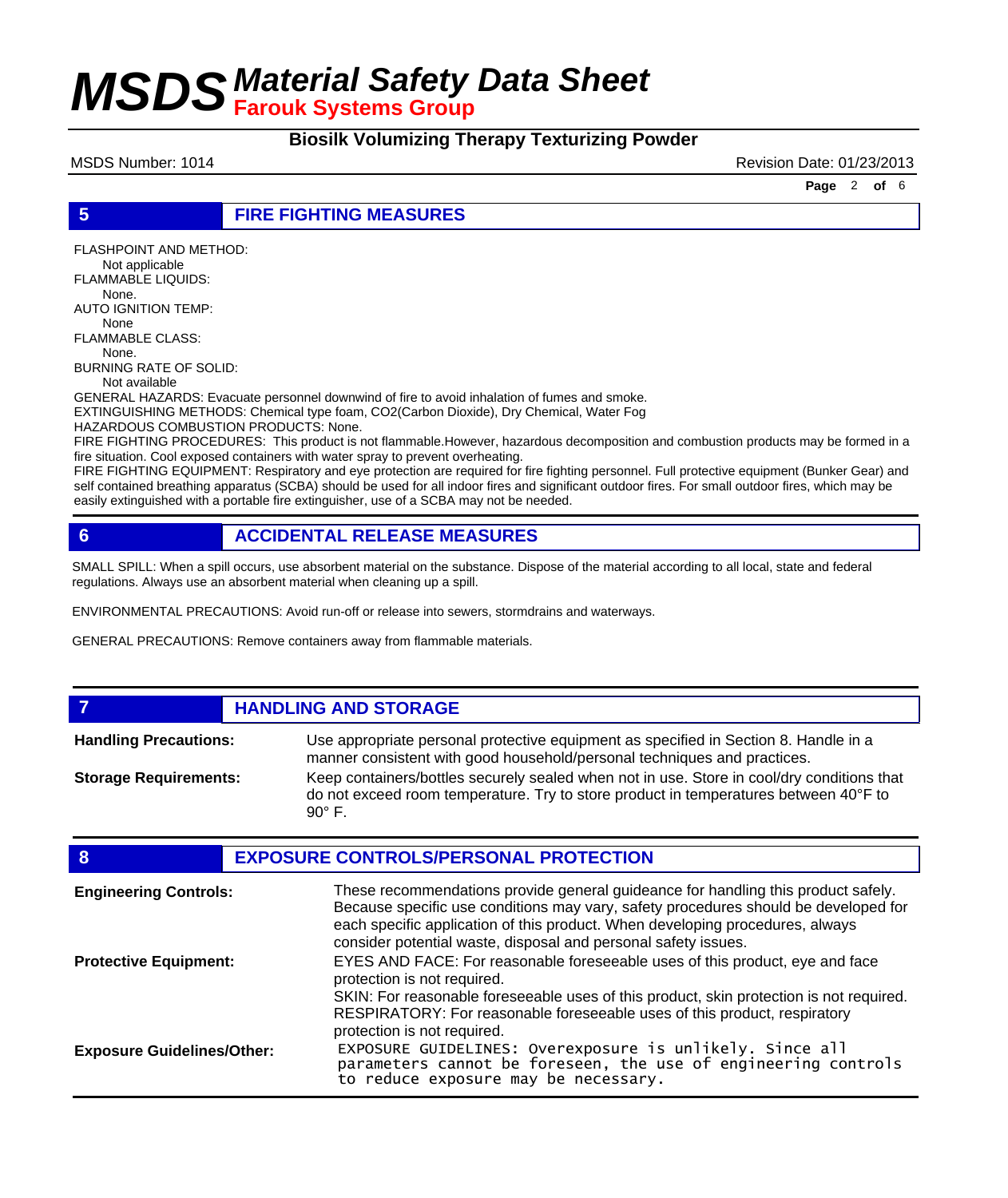## **Biosilk Volumizing Therapy Texturizing Powder**

MSDS Number: 1014 **Revision Date: 01/23/2013** 

**Page** 3 **of** 6

## **9 PHYSICAL AND CHEMICAL PROPERTIES**

| Appearance:            |  |
|------------------------|--|
| <b>Physical State:</b> |  |
| Odor:                  |  |
| pH:                    |  |
| Vapor Pressure:        |  |
| <b>Vapor Density:</b>  |  |

**Appearance:** White Powder **Odor:** Pleasant fragrance **Vapor Pressure:** N/A **Vapor Density:** N/A

**Boiling Point:** Not determinated **Freezing/Melting Pt.:** N/A **Solubility:** Soluble in water. **Spec Grav./Density:**

| 10<br><b>STABILITY AND REACTIVITY</b>    |  |                                           |  |
|------------------------------------------|--|-------------------------------------------|--|
| <b>Stability:</b>                        |  | <b>YES</b>                                |  |
| <b>Conditions to avoid:</b>              |  | Extreme temperatures.                     |  |
| Materials to avoid (incompatability):    |  | Keep away from strong oxidizing material. |  |
| <b>Hazardous Decomposition products:</b> |  | None known.                               |  |
| <b>Hazardous Polymerization:</b>         |  | Will Not Occur.                           |  |

### **11 TOXICOLOGICAL INFORMATION**

ACUTE: DERMAL LD50: Not available. ORAL LD50: Not available. INHALATION LC50: Not available. EYE EFFECTS: This product may cause irritation to eyes if not used under normal conditions. TARGET ORGANS: NONE. SENSITIZATIONS: Not available. CARCINOGENICITY: IARC: Listed by IARC - No. NTP: Listed by NTP - No. OSHA: Listed by OSHA - No.

MUTAGENICITY: Not available. REPRODUCTIVE EFFECTS: None. TERATOGENIC EFFECTS: Not available.

**12 ECOLOGICAL INFORMATION** 

ENVIRONMENTAL DATA: Not available. ECOTOXICOLOGICAL INFO: Not available. DISTRIBUTION: Not available. CHEMICAL FATE INFO: Not available.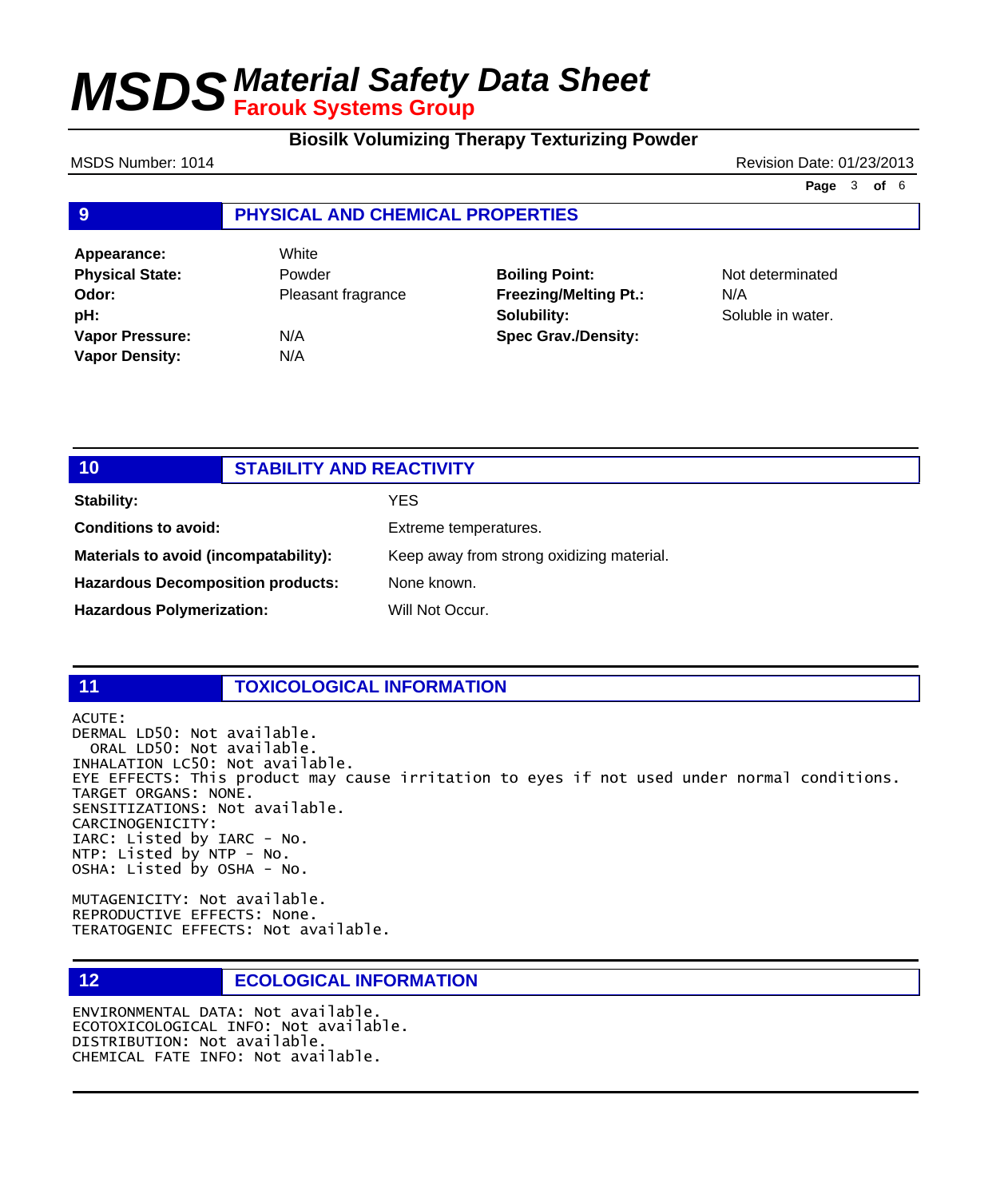**Biosilk Volumizing Therapy Texturizing Powder**

MSDS Number: 1014 **Revision Date: 01/23/2013** 

**Page** 4 **of** 6

**13 DISPOSAL CONSIDERATIONS** 

US EPA Waste Number and Descriptions:

DISPOSAL METHOD: Controlled release of diluted product into a biological wastewater treatment plant. COMPONENT WASTE NUMBER: No EPA Waste Numbers are applicable for this product's components. DISPOSAL INSTRUCTIONS: Dispose of waste material according to local, state and federal rules and regulations.

**14 TRANSPORT INFORMATION**

This product is not regulated as a hazardous material by the United States (DOT) or Canadian (TDG) transportation regulations.

DOT CLASSIFICATION: Class: None. Non-regulated, non-hazardous

IMDG CLASSIFICATION: Class: None. Non-regulated, non-hazardous

IATA CLASSIFICATION: Class: None. Non-regulated, non-hazardous

1-800-424-9300 1-703-527-3887 CHEMTREC

Outside the United States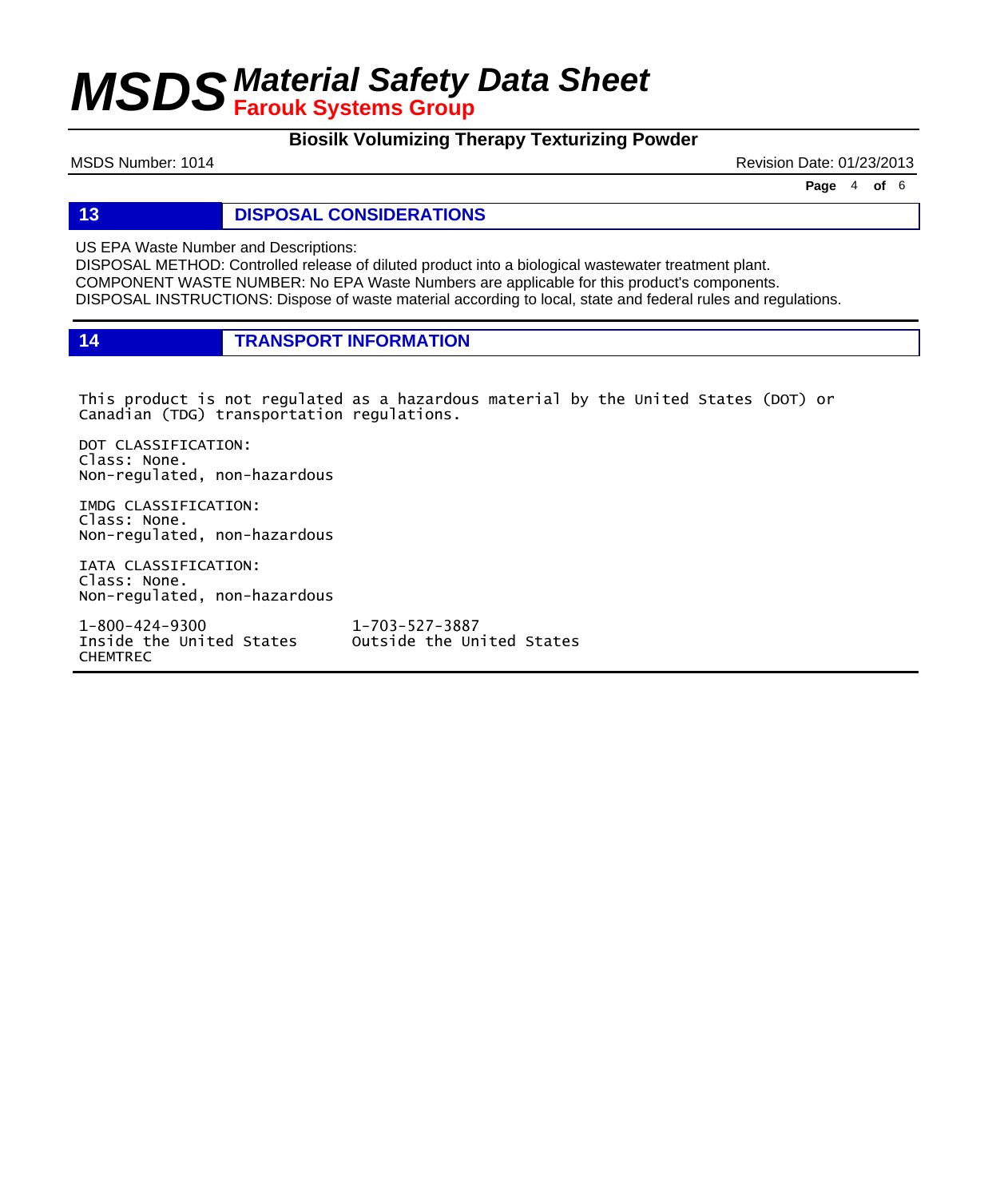### **Biosilk Volumizing Therapy Texturizing Powder**

MSDS Number: 1014 **Revision Date: 01/23/2013** 

**Page** 5 **of** 6

**15 REGULATORY INFORMATION**

UNITED STATES: SARA TITLE III (Superfund Amendments and Reauthorization Act) 311/312 HAZARD CATEGORIES

Fire: No. Pressure Generating: No. Reactivity: No. Acute: No. 313 REPORTABLE INGREDIENTS: Not applicable. TITLE III NOTES: None. CERCLA(Comprehensive Response, Compensation, and Liability Act) CERCLA RQ: None. TSCA(Toxic Substance Release Act) TSCA REGULATORY: All ingredients are listed in the TSCA Inventory.

CANADA: WHMIS(WORKER HAZARDOUS MATERIAL INFORMATION SYSTEM) This product is WHMIS controlled. CANADIAN INGREDIENT DISCLOSURE LIST: None CANADIAN ENVIRONMENTAL PROTECTION ACT: All intentional ingredients are listed on the DSL(Domestic Substance List).

EUROPEAN COMMUNITY: EU REGULATORY: All intentional ingredients are listed on the European's EINECS Inventory. STATE REGULATIONS: Not available. LOCAL REGULATIONS: Not available.

**16 OTHER INFORMATION**

 $1 =$  Slight 2 = Moderate 3 = Serious  $4 =$  Severe NFPA RATING: FLAMMABILITY: 0 HEALTH: 1 REACTIVITY: 0

NFPA CODES: Hazard Scale:  $0 =$  Normal

SPECIAL: None HMIS RATING:

FLAMMABILITY: 0 HEALTH: 1 PHYSICAL HAZARD: 0 PERSONAL PROTECTION: N/A

Disclaimer: Reasonable care has been taken in the preparation of this information, but the manufacturer makes no warranty of merchantability or any other warranty, expressed or implied, with respect to this information. The manufacturer makes no representations and assumes no liability for any direct, incidental or consequential damages resulting from its use.

 $\Box$  . The contribution of the contribution of the contribution of the contribution of the contribution of the contribution of the contribution of the contribution of the contribution of the contribution of the contributi